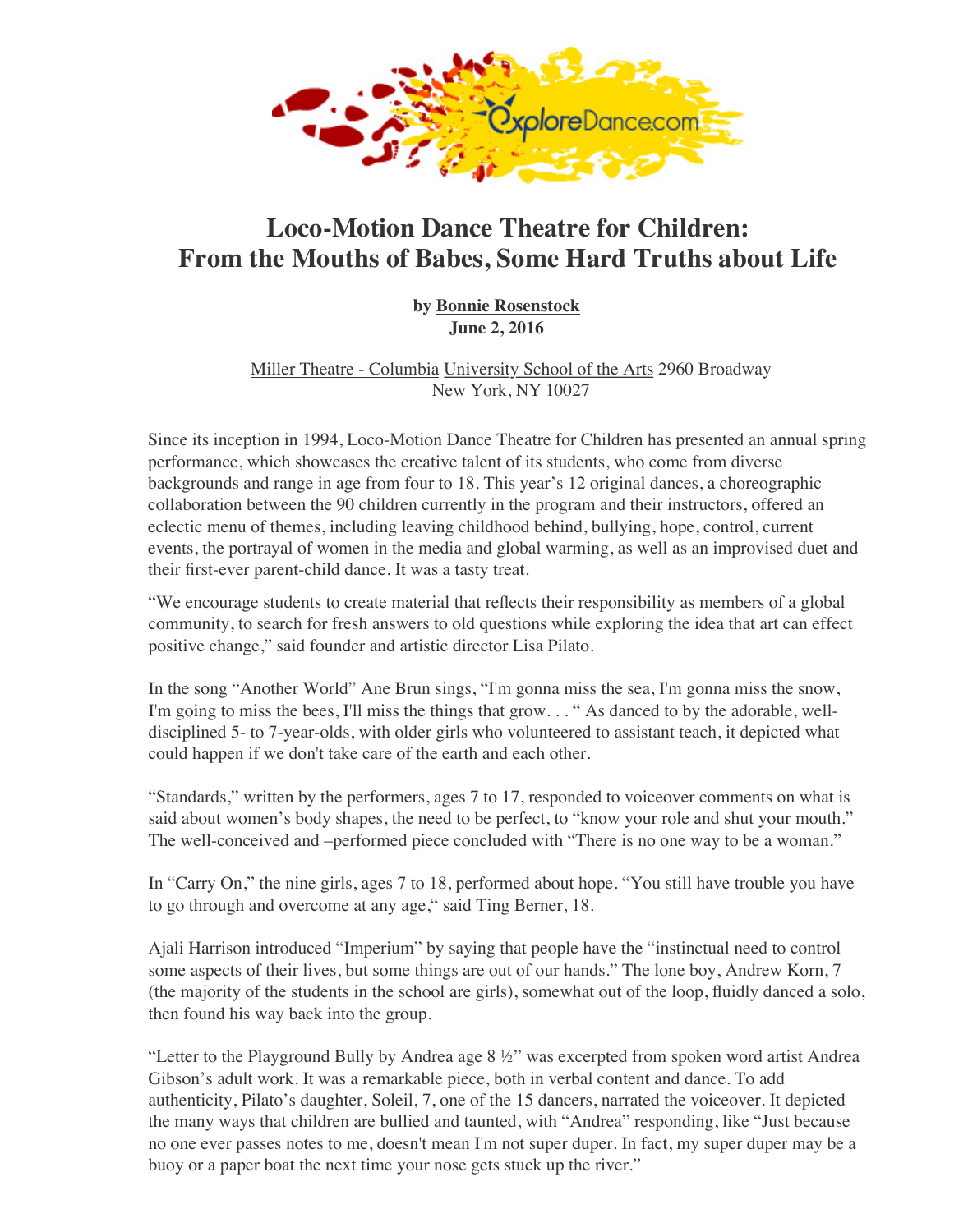[The](http://www.exploredance.com/list.htm?sid=755&s=author) hooded and robed dancers collaborated on the choreography with Denise Dalfo, wh teaches with Pilato. They also touched on the mythology of the earth's re-fertilization by the [Goddess D](http://www.exploredance.com/list.htm?sid=185&s=topic)anu and the One Tree. The electric guitar solo by Mina Grover rocked the house.

[Nathan](http://www.exploredance.com/list.htm?sid=151&s=topic)iel Philips, 21, guest choreographer at Loco-Motion, worked with the dancers on ["Threa](http://www.exploredance.com/list.htm?sid=2&s=topic)d." Philips said it's about the connection between people, especially in their youth. our most important connections are made when we are young, and it is at times difficult ultimately rewarding when we pay tribute to the threads that connect us."

"Somewhere in America," written by Belissa Escobedo, Rihannon McGavin and Zariya blasted out profound truths about what kids don't learn in school but should. (Listen to t [riveting](http://www.exploredance.com/list.htm?sid=29&s=type) spoken word performance on YouTube Brave New Voices Finals, 2014.) Power [movements accompanied the hard-hitting](http://www.exploredance.com/list.htm?sid=674&s=venue) words and brought tears and cheers from the p house. "The greatest lessons you will ever teach us will not come from your syllabus," s the poets. The list was endless, from banned books, like "Catcher in the Rye" and "To K Mockingbird," but not banned guns, "which can rip through flesh," to poverty, racism, p rape and "things missing from our history books."

"The Year I Didn't See the Rainbow," depicted what it means to leave childhood behind, "when we become aware of understanding." The kids carried poster-size headlines from The NY T South Sudan, Paris bombing, Thailand, Gaza, Nepal, Trump, Baltimore, "way worse tha monster under the bed," said a dancer. "Now when I fall on my knees, I bleed."

"Fra[mework," danc](http://exploredance.com/)ed to "To Build a Home" by the Cinematic Orchestra, was a bitterswe farewell by four graduating kids, aged out of the program at 18, plus three current students alumni, continuing the cycle. "This is the place where I feel I am home," Patrick Wilson which is how the students feel about Loco-Motion. (The average stay is 8 to 10 years.) The lot of contact, hugging and heartfelt emotion. "They choreographed it in one rehearsal," Pilato. Many of the alumni often return to dance with Loco-Motion, to work and teach, or volunteers or paid,

"depending on how much funding we have at any given moment," said Pilato.

The finale, "Forever," was a series of brief duets pairing a non-dancer parent with his/he trained child, which they choreographed together. It was an authentic bonding moment. Pilato's kids feel every day in her classes. The proof is in the performances.

Loco-Motion Dance Theatre for Children holds classes at St. Mark's Church in-the-Bow East 10th Street at Second Avenue. For more information, visit www.lmdt.org or call 212-979-6124.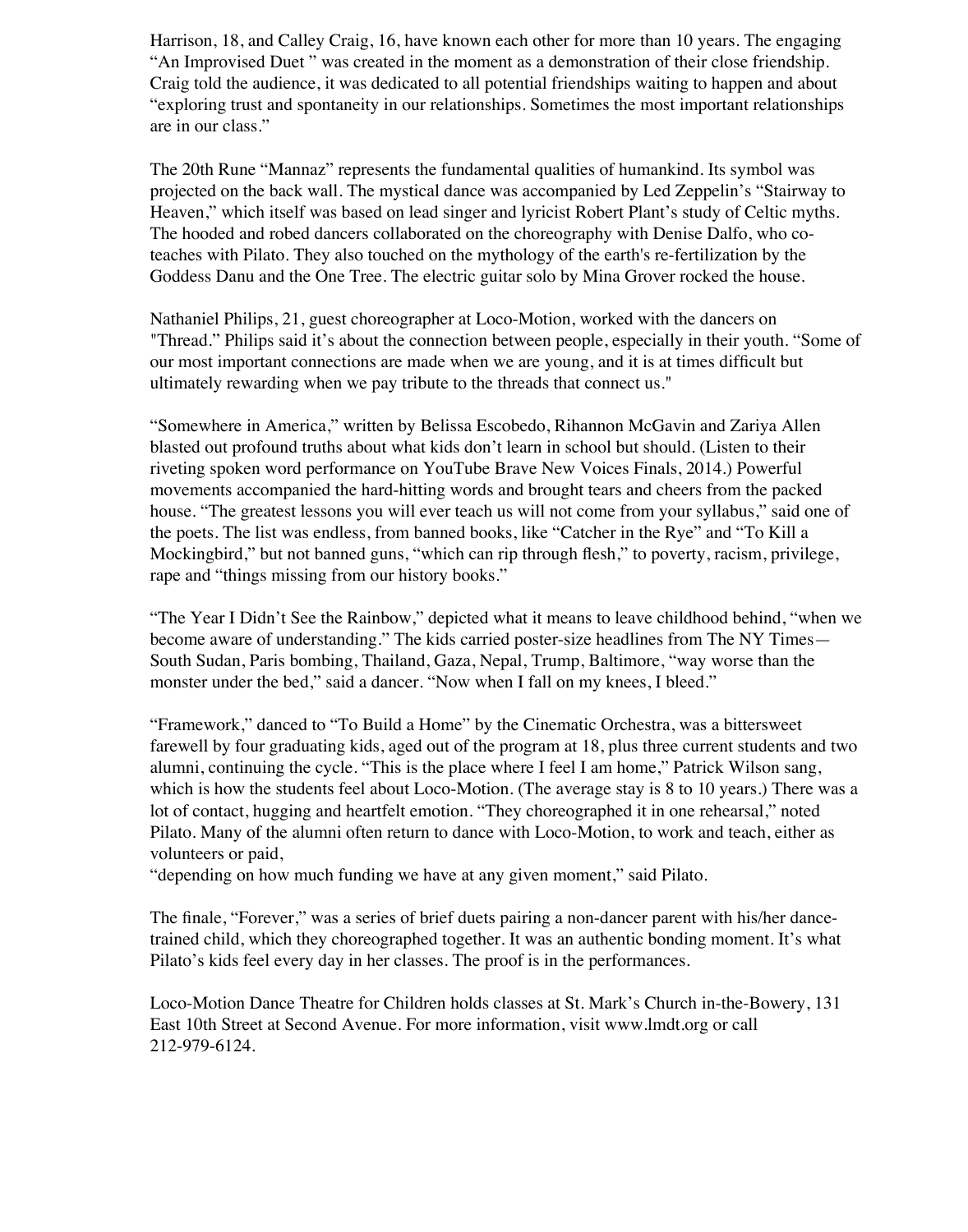

Loco-Motion Dance Theatre for Children's "Another World."

Photo © & courtesy of Jennie Miller



Loco-Motion Dance Theatre for Children's "Letter to the Schoolyard Bully." Photo © & courtesy of Jennie Miller